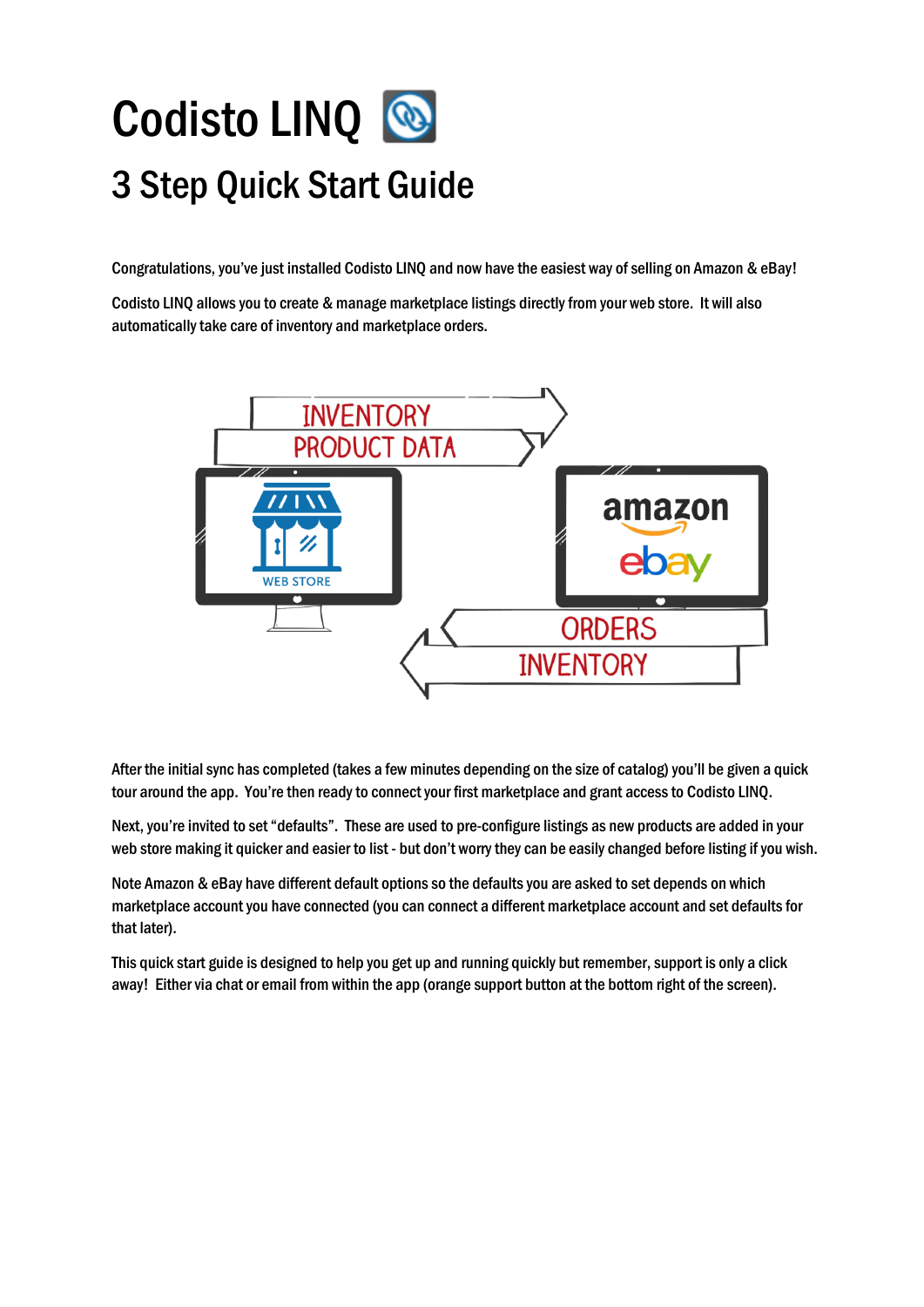## Step 1 - Setting Defaults

**D** Price & Quantity - 'Web Price' creates a live sync to your web store prices (change a price in your web store and marketplace listings get updated automatically) but you can also choose a constant value (no live sync), % or \$ increase/decrease (relative to your web price with live sync) and apply rounding if desired.

'Web quantity' creates a live sync to your web store inventory (which gets automatically reduced after sales on marketplaces) but you can also choose a fixed value (no live sync), a buffer (e.g. choosing a buffer of 2 when your web store inventory is 5 will display 3 on listings) and max quantity (e.g. choosing a max quantity of 5 will always show 5 on listings unless your web store inventory drops below 5 where it will show the actual inventory).

**Shipping & Retums** - You can add multiple default shipping services for both domestic & international as well as specify ship to locations.

Return periods in days and returns type (exchange/money back) can also be set. For Amazon, you can choose merchant fulfilled or FBA (Fulfilled by Amazon)

 $\bullet$  Categories - For eBay there is an option to enable 'auto-categorization' which compares the product being listed with similar products already on eBay and determines the most appropriate eBay category. Initially, items are listed in 'Other' and after a few minutes the category is updated (hence please be patient for autocat to finish). If you select 'Disabled', you will need to manually set categories for individual or groups of products in the Marketplace Listings grid (see below) prior to listing.

(Note - The quality of the automated category selected is determined by a number of factors (e.g. quality of product data and number of similar items on eBay). So whilst it can never be perfect, when applied in bulk across your entire your web store catalog, auto-cat can save hours of setup time by automating the process of finding relevant categories. Of course, we recommend you check you are happy with the selected categories but generally it is far quicker to change any categories you aren't happy with after auto-cat has finished than it is to manually set each one instead of using auto-cat. But it's up to you, if your catalog is simple you can easily set manually prior to listing).

- **B** Product identifiers Set the field in your web store containing your UPC/EAN/ISBN data so Codisto LINQ can match your product with existing listings on the marketplaces.
- $\blacksquare$  Listing Duration Set the duration of your eBay listings when items are enabled
- Auto-list Choose if new products added to your web store should be automatically listed on eBay with your chosen default settings (make sure you are happy with all your default settings prior to enabling this!)
- Orders Choose whether Codisto LINQ should automatically send orders to your web store from Amazon/eBay or not. You can decide if auto-send should be for all listings or only the products Codisto LINQ is managing (i.e. set to "enabled"). Be sure to consider other apps/channel you have connected and avoid duplicate orders being sent.

Also choose whether to receive orders in your web store when the customer has committed to buy (eBay), when they have an order pending (Amazon) or when they have completed payment.

On eBay you can choose to have positive feedback sent to eBay customers once they have completed a transaction.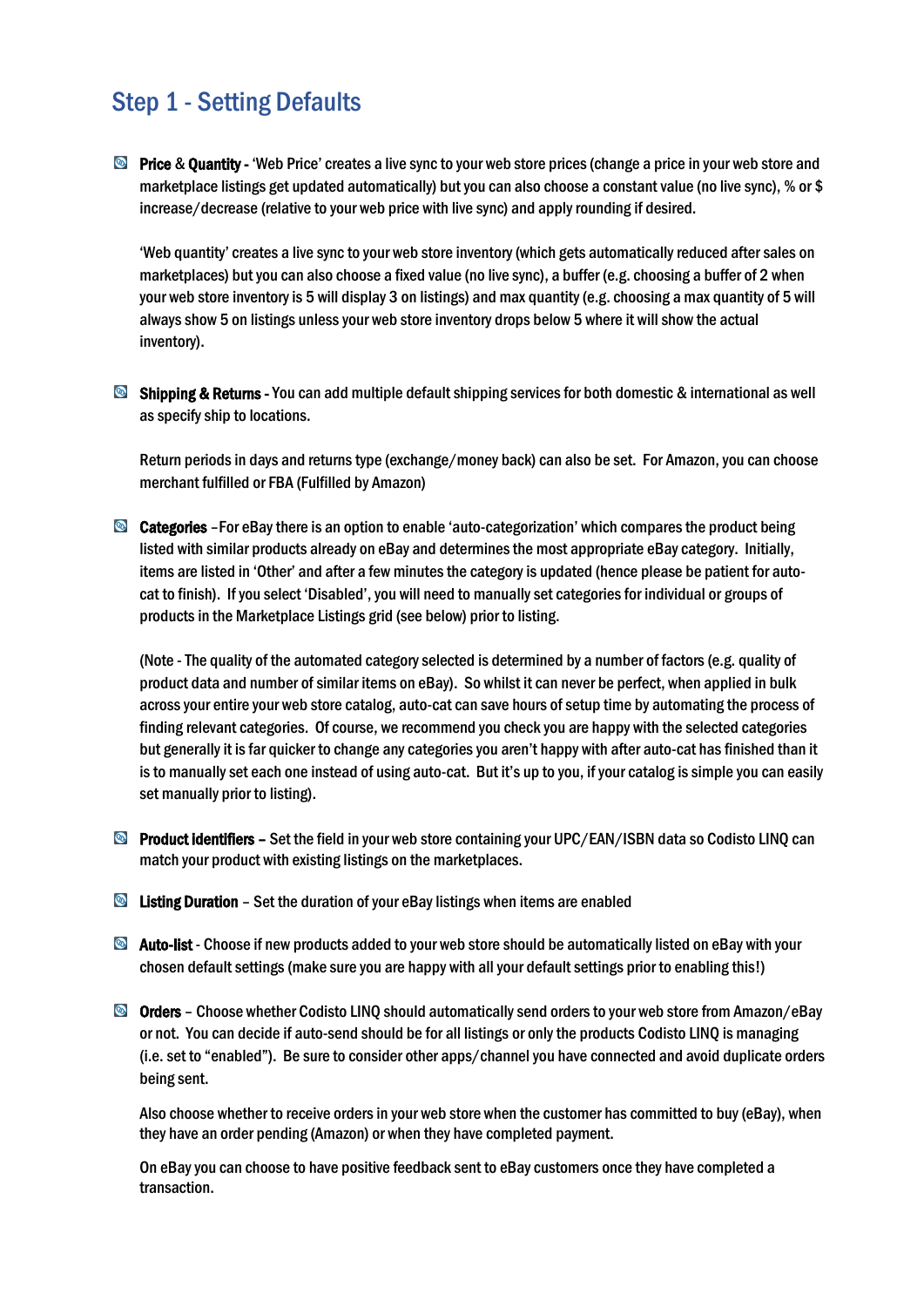The default setting wizard is launched when you first connect a marketplace account but it can also be accessed to update defaults in Settings.

## Step 2 – Understanding the Marketplace Listings Grid

The Marketplace Listings grid is a spreadsheet style interface that allows fast and easy creation and editing of marketplace listings.

Each tab represents a different Amazon & eBay connected marketplace and offersseparate configuration for each.

Each row represents a single product in your catalog (any 'child' SKUs are found by clicking the '+' symbol on rows). Scroll the grid vertically to see all your products.

Each column represents a different field for your products. The fixed left-hand side columns show the details from your product catalog in your web store and their listing status on the marketplace tab you are on. The right-hand side shows the marketplace settings and values. Scroll the grid horizontally to view additional settings.



Column groups can be expanded and collapsed for easy viewing by clicking the  $\heartsuit$  icon. Additional columns (settings) can be added to (or removed from) the grid using the white "customize grid" button at the top.

You can filter, sort and bulk select to quickly make changes by using the check-box at the top-left to select all products(selects all filtered products if you have a filter applied). Or you can select individual product rows with the check-boxes against each product row in the first column.

For example, to change the marketplace price for a listing expand the pricing column and change the pricing rules on individual products. Or for bulk edits use filters/check-boxes to select the group of products you want to change in bulk and set new price rules using the Xpress Grid Multi Edit (green) row at the top of the grid.

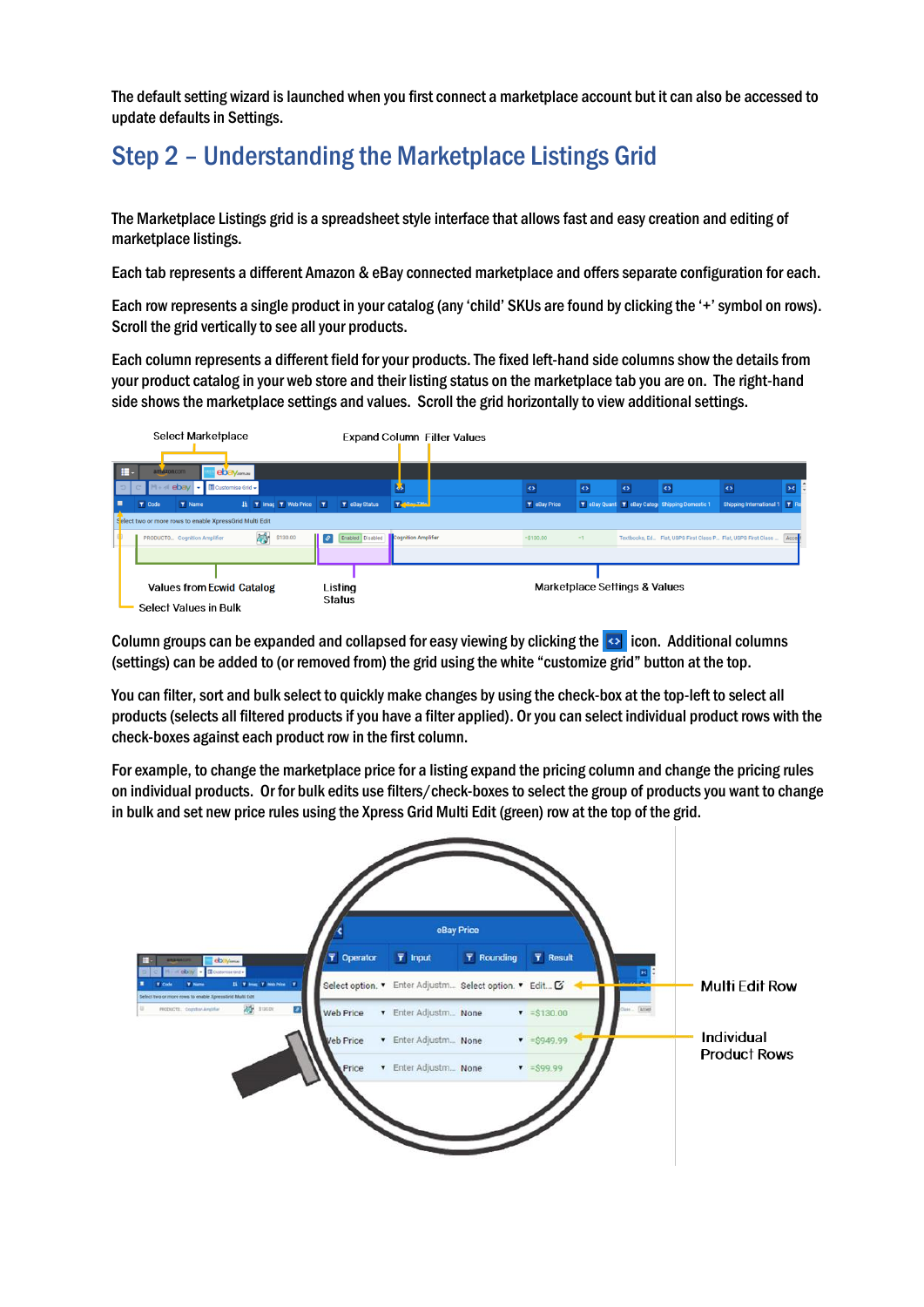# Step 3 – Listing Products

## eBay

- 1. Select the products you wish to create eBay listings for using check-boxes on the left. Remember you can use filters if you wish and select all chosen products with the top check-box. (Note, if you have existing eBay listings you want to link so you can sync them from your web store see 'Link eBay Listings' in the 'Additional Views' section below).
- 2. Check the marketplace settings in the right-hand columns are all set correctly
- 3. 'Enable' and click the 'Save and Publish to eBay'

The flashing Codisto LINQ icon means the listings are being created, and when completed will either turn blue if the listings have been successfully created, or red in the case of an error (click on the icon to read the error from eBay).



#### Amazon

- a) Select the products you wish to list on Amazon using check-boxes on the left (remember you can use filters if you wish and select all chosen products with the top check-box)
- b) Check the marketplace settings in the right-hand columns are all set correctly

The next step depends on what kind of products you are selling on Amazon. There are two options:

- Selling existing products already on Amazon your product will need to be linked with an existing ASIN (Amazon Standard Identification number) i.e. an existing Amazon's listing
- Selling your own unique branded product or a product new to the Amazon marketplace you will need to create a new ASIN i.e. an entirely new listing.

Codisto LINQ will use your SKU codes and product identifiers (UPC/EAN/ISBN) in your webstore and attempt to automatically match your products with existing listings on Amazon and find an ASIN for you. If you have previously created your own listings and they exist in Amazon Seller Central, then Codisto LINQ will attempt to match the SKU code from your ecommerce platform with the SKU code that exists in Seller Central and retrieve the existing ASIN. Please note - SKU code match is only possible for products that are on Seller Central - it is not possible to match SKU codes from your ecommerce platform with products in the general Amazon catalog (i.e. those not in YOUR Seller Central) because Amazon doesn't use SKU code product identifiers.

If a match is found, the product's ASIN will be visible and the Amazon status toggle button becomes active allowing you to 'enable': T Amazon Status T ASIN



However, if you're product has not been automatically matched with an ASIN you can choose to:

- 1) Manually search for the item on Amazon and (if it exists) apply the ASIN and use the existing Amazon product data to list your product Enabled Disabled Enter ASIN  $\vert G \vert$
- 2) Create a new ASIN (add a new, unique product to the Amazon catalog). To create a new ASIN (listing on Amazon) just select a 'Category' and "Enable" and Codisto LINQ will create an ASIN and listing for you. (Category column is 5 columns right of "Amazon Status"). Note, Multi-variant listings require you also need to select a 'Variation theme' e.g. Size/Color. (Variation theme is found by expanding the 'Catalog Data' column group on the far right of the grid).

Once you save using the white Amazon save button (top left), the flashing Codisto LINQ icon means the listings are being created, and when completed will either turn blue if the listings have been successfully created, or red in the case of an error (click on the icon to read the error from Amazon).